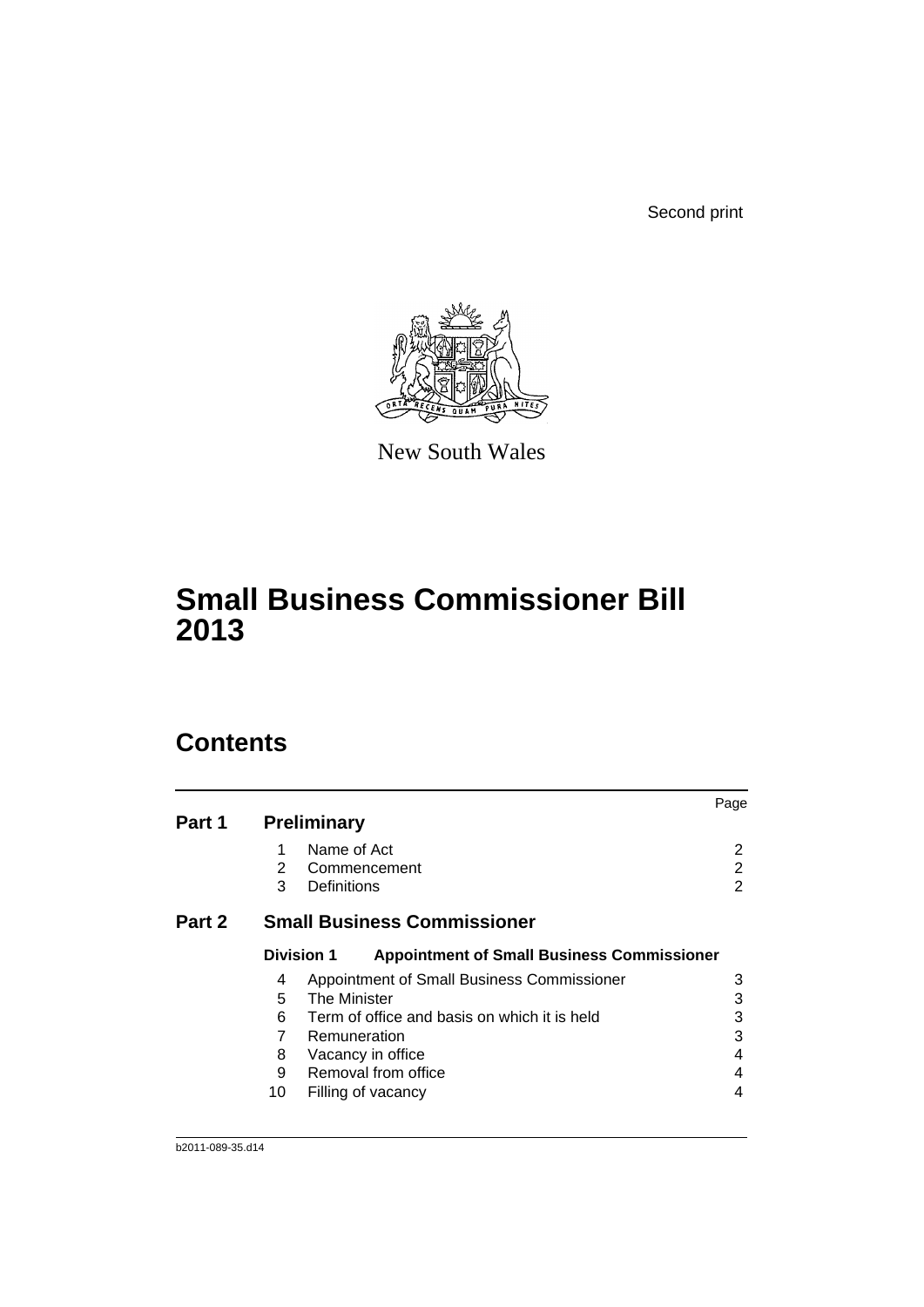# Small Business Commissioner Bill 2013

# **Contents**

|                   |                   |                                                                           | Page           |
|-------------------|-------------------|---------------------------------------------------------------------------|----------------|
|                   | 11                | Appointment of acting Commissioner                                        | 4              |
|                   | 12 <sup>2</sup>   | <b>Staff of Commissioner</b>                                              | 5              |
|                   | <b>Division 2</b> | <b>Objectives and functions of Commissioner</b>                           |                |
|                   | 13                | <b>Objectives of Commissioner</b>                                         | 5              |
|                   | 14                | General functions of Commissioner                                         | 5              |
|                   | 15                | Decision to deal with complaint                                           | 6              |
|                   | 16                | Requirement to provide information                                        | 6              |
|                   | 17                | Alternative dispute resolution required before proceedings<br>can betaken | $\overline{7}$ |
|                   | 18                | Commissioner may certify outcome of dispute resolution<br>assistance      | 7              |
|                   | 19                | Referral of certain findings                                              | 8              |
|                   | 20                | Exchange of information                                                   | 8              |
|                   | 21                | General procedures of Commissioner                                        | 9              |
|                   | 22                | Expert assistance                                                         | 9              |
|                   | 23                | Delegation                                                                | 9              |
|                   | <b>Division 3</b> | <b>Reports by Commissioner</b>                                            |                |
|                   | 24                | Annual report to Parliament on Commissioner's work and<br>activities      | 9              |
|                   | 25                | Special reports to Parliament                                             | 9              |
|                   | 26                | Furnishing of draft reports to Minister and others                        | 10             |
|                   | 27                | Provisions relating to reports to Parliament                              | 10             |
| Part <sub>3</sub> |                   | <b>Miscellaneous</b>                                                      |                |
|                   | 28                | Act to bind Crown                                                         | 12             |
|                   | 29                | Injunctions relating to investigations by Commissioner                    | 12             |
|                   | 30                | Personal liability of Commissioner and others                             | 12             |
|                   | 31                | Regulations                                                               | 12             |
|                   | 32                | Repeal of Small Business Development Corporation                          |                |
|                   |                   | Act 1984 No 119                                                           | 13             |
|                   | 33                | Review of Act                                                             | 13             |
| <b>Schedule 1</b> |                   | <b>Amendment of Acts</b>                                                  | 14             |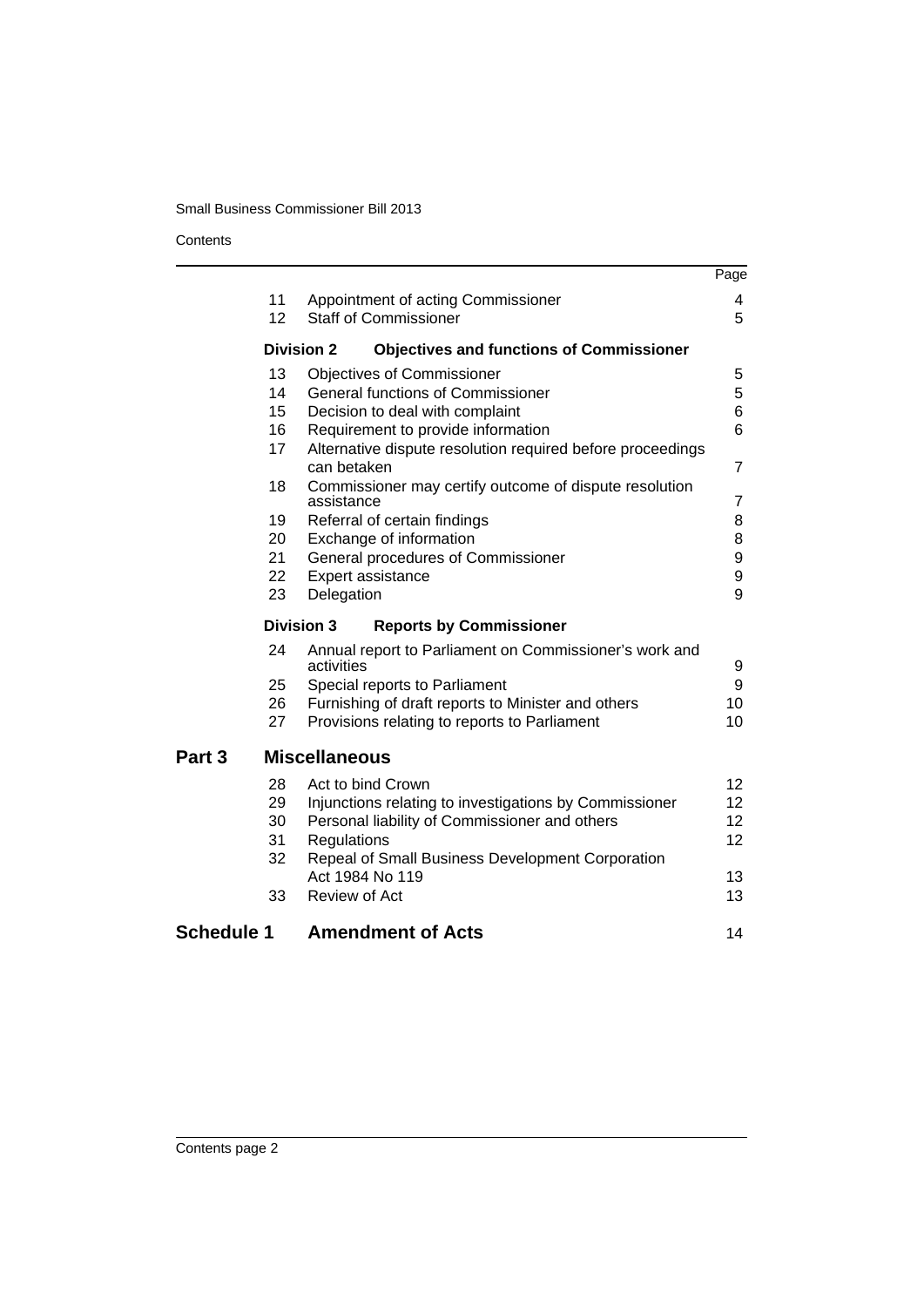*This public bill which originated in the Legislative Assembly, has passed and is now ready for presentation to the Legislative Council for its concurrence.*

> *Clerk of the Legislative Assembly. Legislative Assembly, Sydney, , 2013*



New South Wales

# **Small Business Commissioner Bill 2013**

Act No , 2013

An Act to create the office of Small Business Commissioner and to provide for the objectives and functions of that office; and for other purposes.

*EXAMINED*

*Assistant Speaker*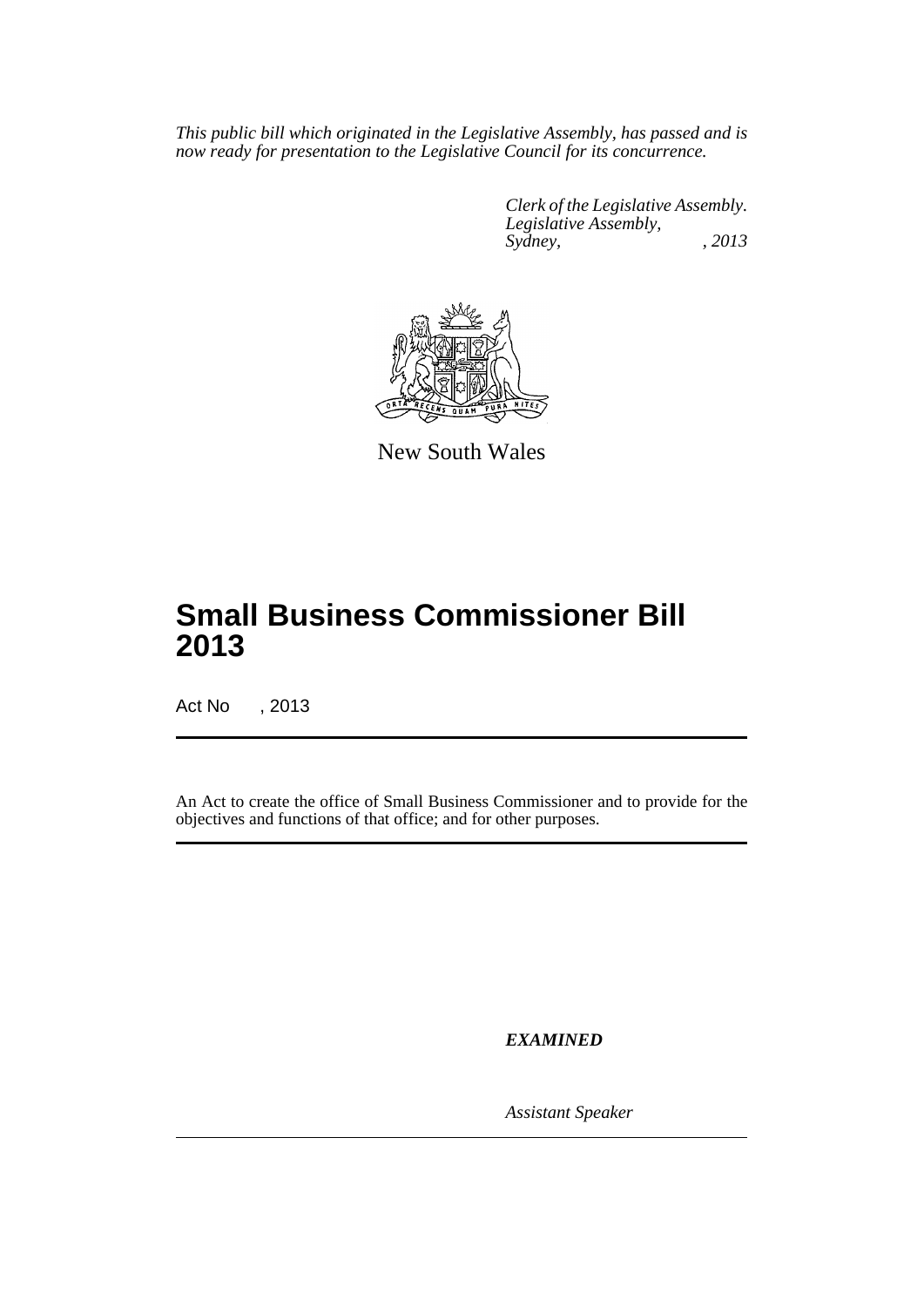# Clause 1 Small Business Commissioner Bill 2013

Part 1 Preliminary

<span id="page-3-3"></span><span id="page-3-2"></span><span id="page-3-1"></span><span id="page-3-0"></span>

|              |                    | The Legislature of New South Wales enacts:                                                                      | 1        |
|--------------|--------------------|-----------------------------------------------------------------------------------------------------------------|----------|
|              |                    | <b>Part 1 Preliminary</b>                                                                                       | 2        |
| 1            | Name of Act        |                                                                                                                 | 3        |
|              |                    | This Act is the <i>Small Business Commissioner Act 2013</i> .                                                   | 4        |
| $\mathbf{2}$ |                    | <b>Commencement</b>                                                                                             | 5        |
|              |                    | This Act commences on a day or days to be appointed by proclamation.                                            | 6        |
| 3            | <b>Definitions</b> |                                                                                                                 |          |
|              | (1)                | In this Act:                                                                                                    | 8        |
|              |                    | <b>Commissioner</b> means the Small Business Commissioner appointed<br>under this Act.                          | 9<br>10  |
|              |                    | <i>function</i> includes a power, authority or duty, and <i>exercise</i> a function<br>includes perform a duty. | 11<br>12 |
|              |                    | <i>government agency</i> means:                                                                                 | 13       |
|              |                    | a public authority constituted by or under an Act, or<br>(a)                                                    | 14       |
|              |                    | a NSW Government agency, or<br>(b)                                                                              | 15       |
|              |                    | a Division of the Government Service, or<br>(c)                                                                 | 16       |
|              |                    | (d)<br>a council (within the meaning of the <i>Local Government Act 1993</i> )<br>or other local authority, or  | 17<br>18 |
|              |                    | a State owned corporation.<br>(e)                                                                               | 19       |
|              | (2)                | Notes included in this Act do not form part of this Act.                                                        | 20       |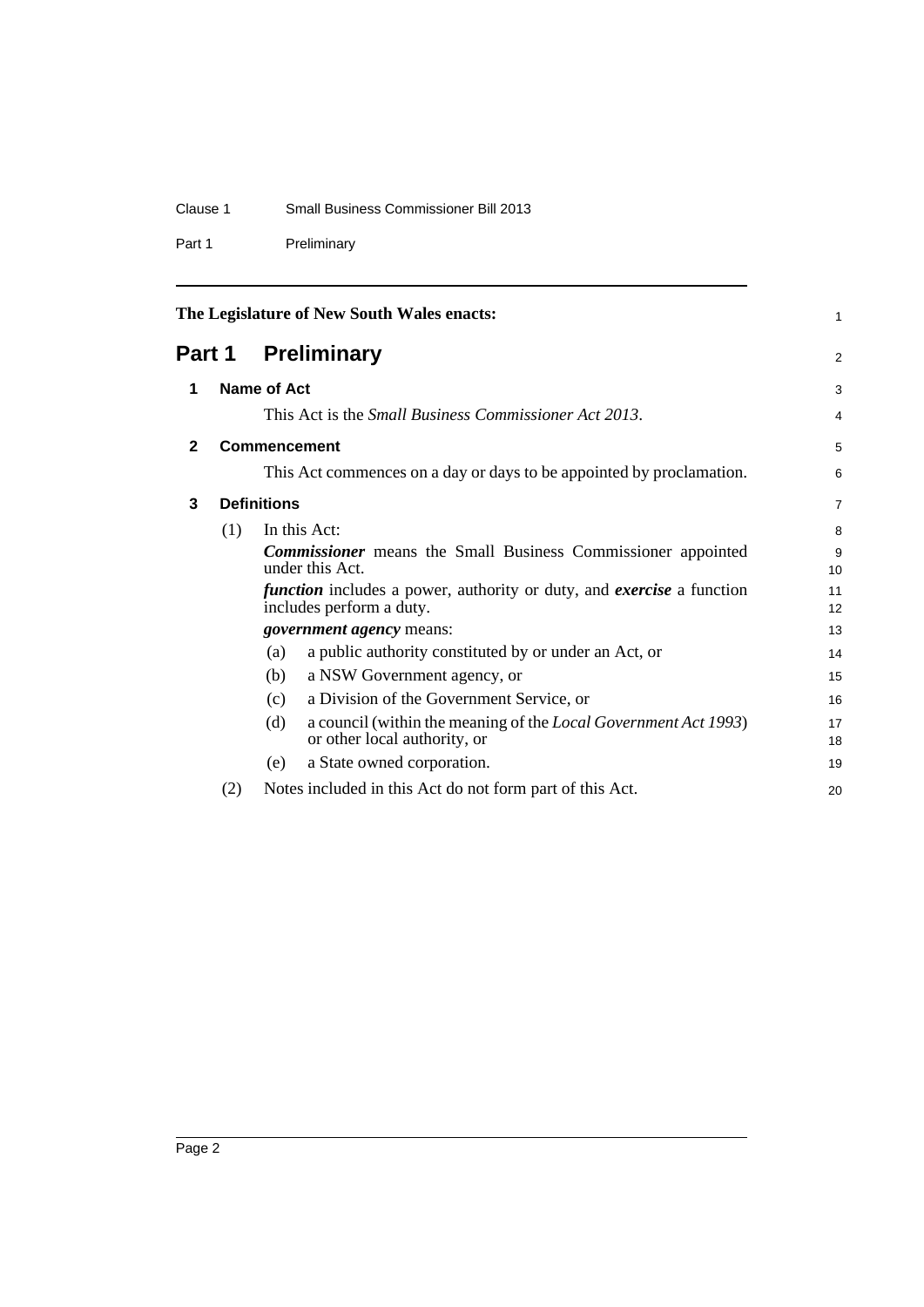| <b>Small Business Commissioner Bill 2013</b> | Clause 4 |
|----------------------------------------------|----------|
| <b>Small Business Commissioner</b>           | Part 2   |

<span id="page-4-5"></span><span id="page-4-4"></span><span id="page-4-3"></span><span id="page-4-2"></span><span id="page-4-1"></span><span id="page-4-0"></span>

| <b>Small Business Commissioner</b><br>Part 2                           |     |                                                                                                                                                                                              | 1              |  |
|------------------------------------------------------------------------|-----|----------------------------------------------------------------------------------------------------------------------------------------------------------------------------------------------|----------------|--|
| <b>Division 1</b><br><b>Appointment of Small Business Commissioner</b> |     |                                                                                                                                                                                              | 2              |  |
| 4                                                                      |     | <b>Appointment of Small Business Commissioner</b>                                                                                                                                            |                |  |
|                                                                        | (1) | The Governor may, on the recommendation of the Minister, appoint a<br><b>Small Business Commissioner.</b>                                                                                    | 4<br>5         |  |
|                                                                        | (2) | Chapter 1A of the Public Sector Employment and Management<br>Act 2002 does not apply to or in respect of the appointment of the<br>Commissioner.                                             | 6<br>7<br>8    |  |
| 5                                                                      |     | <b>The Minister</b>                                                                                                                                                                          | 9              |  |
|                                                                        |     | The Commissioner is subject to the control and direction of the Minister<br>in the exercise of the Commissioner's functions, except in relation to the<br>following matters:                 | 10<br>11<br>12 |  |
|                                                                        |     | the investigation of complaints by small businesses,<br>(a)                                                                                                                                  | 13             |  |
|                                                                        |     | the provision of advice to the Minister,<br>(b)                                                                                                                                              | 14             |  |
|                                                                        |     | referrals under section 19,<br>(c)                                                                                                                                                           | 15             |  |
|                                                                        |     | (d)<br>the contents of any report by the Commissioner.                                                                                                                                       | 16             |  |
| 6                                                                      |     | Term of office and basis on which it is held                                                                                                                                                 | 17             |  |
|                                                                        | (1) | The Commissioner holds office for such term, not exceeding 5 years, as<br>may be specified in the instrument of appointment, but is eligible (if<br>otherwise qualified) for re-appointment. | 18<br>19<br>20 |  |
|                                                                        | (2) | A person is not eligible to be appointed for more than 2 terms of office<br>as Commissioner (whether or not consecutive terms).                                                              | 21<br>22       |  |
|                                                                        | (3) | The office of Commissioner is a full-time office and the holder of the<br>office is required to hold it on that basis, except to the extent permitted<br>by the Minister.                    | 23<br>24<br>25 |  |
| $\overline{7}$                                                         |     | Remuneration                                                                                                                                                                                 | 26             |  |
|                                                                        |     | The Commissioner is entitled to be paid:                                                                                                                                                     | 27             |  |
|                                                                        |     | remuneration in accordance with the Statutory and Other Offices<br>(a)<br>Remuneration Act 1975, and                                                                                         | 28<br>29       |  |
|                                                                        |     | such travelling and subsistence allowances as the Minister may<br>(b)<br>from time to time determine.                                                                                        | 30<br>31       |  |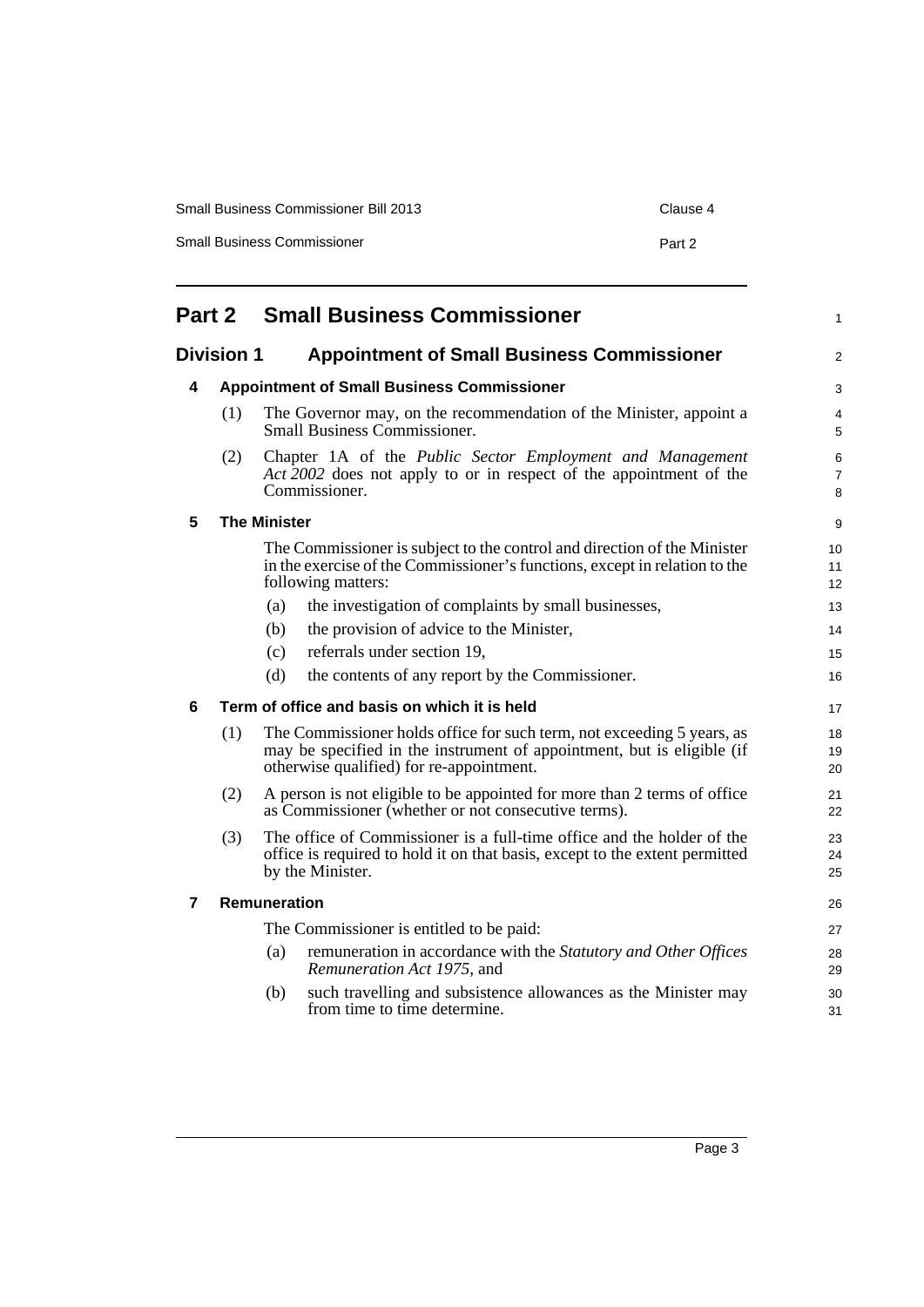#### Clause 8 Small Business Commissioner Bill 2013

Part 2 Small Business Commissioner

### **8 Vacancy in office**

<span id="page-5-3"></span><span id="page-5-2"></span><span id="page-5-1"></span><span id="page-5-0"></span>The office of Commissioner becomes vacant if the holder: (a) dies, or (b) completes a term of office and is not re-appointed, or (c) resigns the office by instrument in writing addressed to the Governor, or (d) becomes bankrupt, applies to take the benefit of any law for the relief of bankrupt or insolvent debtors, compounds with his or her creditors or makes an assignment of his or her remuneration for their benefit, or (e) becomes a mentally incapacitated person, or (f) is convicted in New South Wales of an offence that is punishable by imprisonment or is convicted elsewhere than in New South Wales of an offence that, if committed in New South Wales, would be an offence so punishable, or (g) is removed from office under section 9. **9 Removal from office** The Governor may, on the recommendation of the Minister, remove the Commissioner from office, but only for incompetence, incapacity or misbehaviour. **10 Filling of vacancy** If the office of Commissioner becomes vacant, a person is, subject to this Act, to be appointed to fill the vacancy. **11 Appointment of acting Commissioner** (1) The Minister may, from time to time, appoint a person to act in the office of the Commissioner during the illness or absence of the Commissioner or during a vacancy in the office of the Commissioner. The person, while so acting, has all the functions of the Commissioner and is taken to be the Commissioner. (2) The Minister may, at any time, remove a person from office as acting Commissioner. (3) An acting Commissioner is entitled to be paid such remuneration (including travelling and subsistence allowances) as the Minister may from time to time determine. 1  $\mathfrak{p}$ 3 4 5 6 7 8 9 10 11 12 13 14 15 16 17 18 19 20 21 22 23 24 25 26 27 28 29 30 31 32 33 34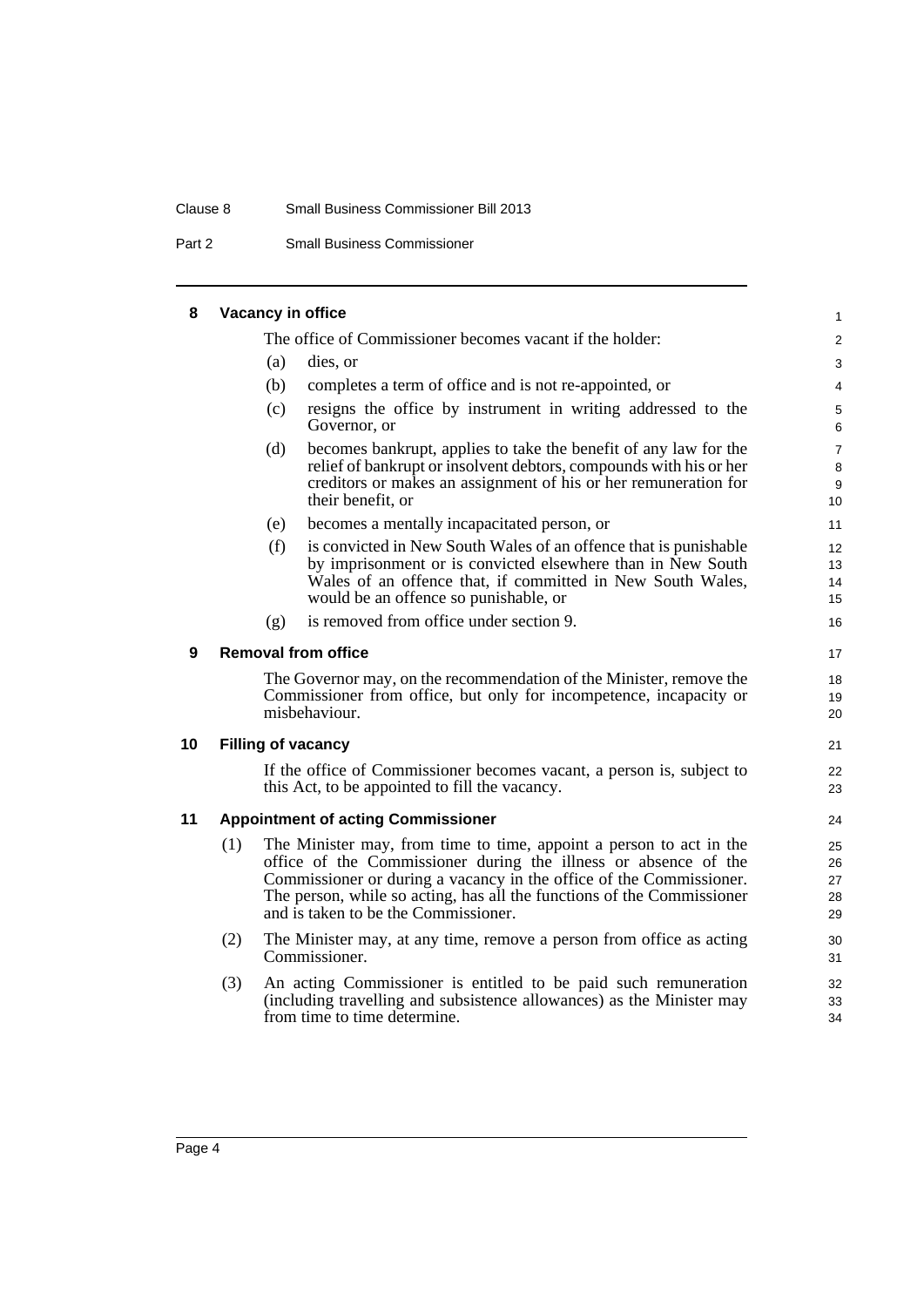| <b>Small Business Commissioner Bill 2013</b> | Clause 12 |
|----------------------------------------------|-----------|
| <b>Small Business Commissioner</b>           | Part 2    |

<span id="page-6-3"></span><span id="page-6-2"></span><span id="page-6-1"></span><span id="page-6-0"></span>

| 12 |                   |     | <b>Staff of Commissioner</b>                                                                                                                                                                                                                                              | 1                          |
|----|-------------------|-----|---------------------------------------------------------------------------------------------------------------------------------------------------------------------------------------------------------------------------------------------------------------------------|----------------------------|
|    |                   |     | The staff of the Commissioner are to be employed under Chapter 1A of<br>the Public Sector Employment and Management Act 2002.                                                                                                                                             | 2<br>3                     |
|    | <b>Division 2</b> |     | <b>Objectives and functions of Commissioner</b>                                                                                                                                                                                                                           | 4                          |
| 13 |                   |     | <b>Objectives of Commissioner</b>                                                                                                                                                                                                                                         | 5                          |
|    |                   |     | The objectives of the Commissioner are as follows:                                                                                                                                                                                                                        | 6                          |
|    |                   | (a) | to deal with issues concerning the small business sector in a<br>neutral and independent manner,                                                                                                                                                                          | $\overline{7}$<br>8        |
|    |                   | (b) | to provide a central point of contact for small businesses to make<br>complaints about their commercial dealings with other<br>businesses and about their dealings with government agencies,                                                                              | 9<br>10<br>11              |
|    |                   | (c) | to encourage government agencies and larger businesses to enter<br>into productive working relationships with small businesses,                                                                                                                                           | 12<br>13                   |
|    |                   | (d) | to facilitate the resolution of disputes involving small businesses<br>through mediation and other appropriate forms of alternative<br>dispute resolution,                                                                                                                | 14<br>15<br>16             |
|    |                   | (e) | to facilitate and encourage the fair treatment of small businesses,                                                                                                                                                                                                       | 17                         |
|    |                   | (f) | to promote a fair operating environment in which small<br>businesses can flourish,                                                                                                                                                                                        | 18<br>19                   |
|    |                   | (g) | to identify and support measures to reduce the administrative<br>burden for small businesses.                                                                                                                                                                             | 20<br>21                   |
| 14 |                   |     | <b>General functions of Commissioner</b>                                                                                                                                                                                                                                  | 22                         |
|    | (1)               |     | The Commissioner has, for the purposes of giving effect to the<br>Commissioner's objectives, the following functions:                                                                                                                                                     | 23<br>24                   |
|    |                   | (a) | to receive and deal with, subject to section 15, complaints made<br>by or on behalf of small businesses (either on an individual or<br>collective basis) regarding their dealings with other businesses<br>and government agencies,                                       | 25<br>26<br>27<br>28       |
|    |                   | (b) | to investigate complaints that are dealt with by the Commissioner<br>or to refer any such complaint to such other person or body as the<br>Commissioner considers appropriate,                                                                                            | 29<br>30<br>31             |
|    |                   | (c) | to provide low cost alternative dispute resolution services for<br>small businesses,                                                                                                                                                                                      | 32<br>33                   |
|    |                   | (d) | to make representations or take any action on behalf of small<br>businesses (including making applications to be joined as a party<br>in proceedings involving a small business) either at the<br>Commissioner's own initiative or at the request of a small<br>business, | 34<br>35<br>36<br>37<br>38 |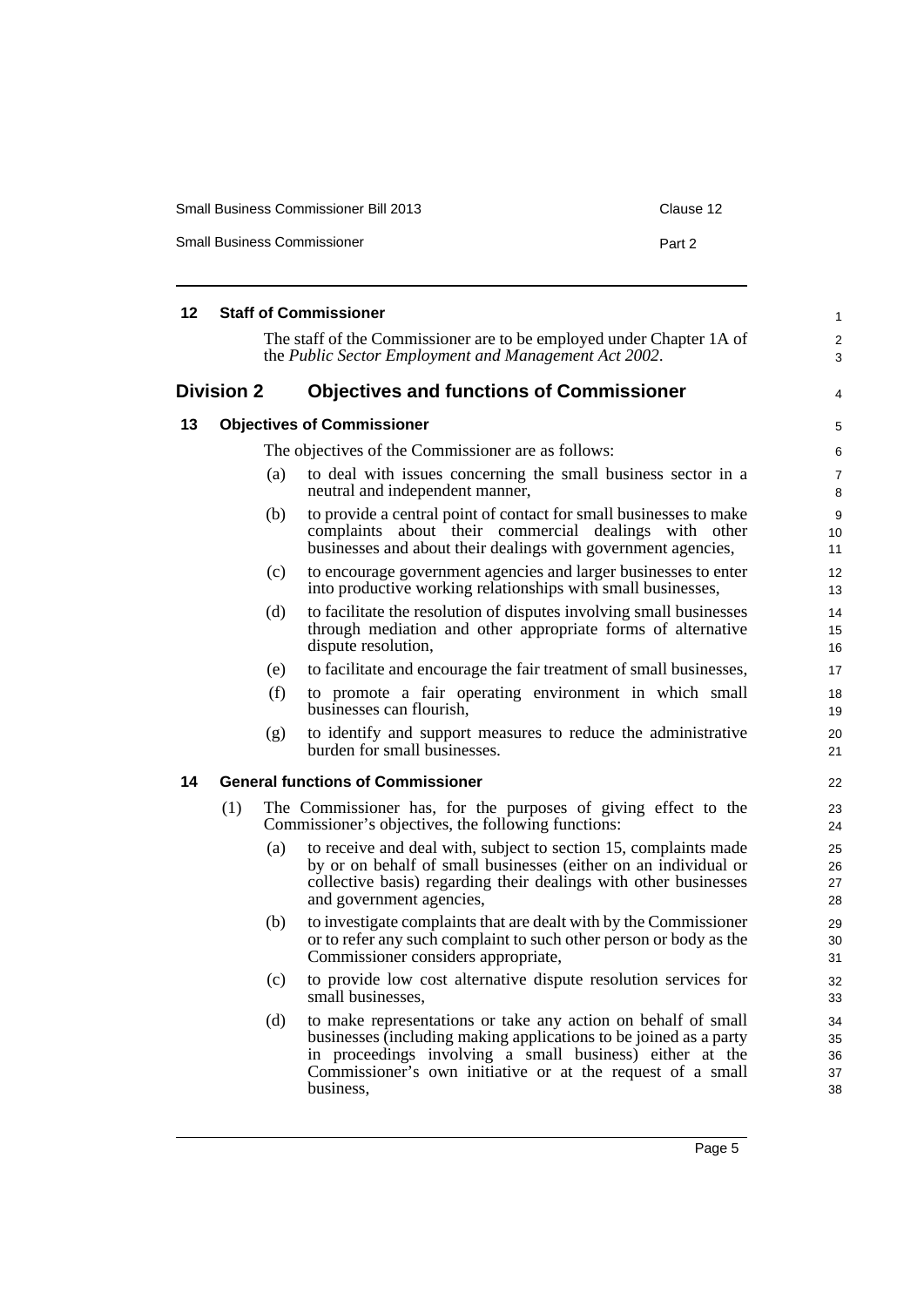# Clause 15 Small Business Commissioner Bill 2013

Part 2 Small Business Commissioner

<span id="page-7-1"></span><span id="page-7-0"></span>

|    |     | (e) | to conduct investigations into the way in which small businesses<br>are treated by other businesses or government agencies,                                                                                                                                                                                       | $\mathbf{1}$<br>2             |
|----|-----|-----|-------------------------------------------------------------------------------------------------------------------------------------------------------------------------------------------------------------------------------------------------------------------------------------------------------------------|-------------------------------|
|    |     | (f) | to facilitate the development of codes of practice by industry that<br>deal with issues concerning the small business sector,                                                                                                                                                                                     | 3<br>4                        |
|    |     | (g) | to advise the Minister, either at the Commissioner's own<br>initiative or at the request of the Minister, on any matter affecting<br>small businesses or that is relevant to the Commissioner's<br>objectives or functions.                                                                                       | 5<br>6<br>$\overline{7}$<br>8 |
|    | (2) |     | Without limiting subsection (1), the Commissioner may do any other<br>act or thing that is necessary or convenient for giving effect to the<br>Commissioner's objectives.                                                                                                                                         | 9<br>10<br>11                 |
|    | (3) |     | The Commissioner has such other functions as are conferred or imposed<br>on the Commissioner by or under this or any other Act.                                                                                                                                                                                   | 12<br>13                      |
| 15 |     |     | Decision to deal with complaint                                                                                                                                                                                                                                                                                   | 14                            |
|    | (1) |     | The Commissioner may deal with a complaint made by or on behalf of<br>a small business only if the Commissioner is satisfied that:                                                                                                                                                                                | 15<br>16                      |
|    |     | (a) | the subject-matter of the complaint relates to the unfair treatment<br>of, or an unfair practice involving, the small business, or                                                                                                                                                                                | 17<br>18                      |
|    |     | (b) | the complaint relates to an unfair contract to which the small<br>business is a party, or                                                                                                                                                                                                                         | 19<br>20                      |
|    |     | (c) | it is in the public interest to deal with the complaint.                                                                                                                                                                                                                                                          | 21                            |
|    | (2) |     | Without limiting subsection (1), the Commissioner may decline to deal<br>with a complaint if the Commissioner is of the opinion that the<br>complaint is vexatious or trivial.                                                                                                                                    | 22<br>23<br>24                |
|    | (3) |     | The Commissioner may make preliminary inquiries for the purposes of<br>deciding how to deal with a complaint and may request further<br>information from the complainant.                                                                                                                                         | 25<br>26<br>27                |
|    | (4) |     | The Commissioner must give notice to the complainant of the<br>Commissioner's decision on whether to deal with the complaint and (if<br>the Commissioner decides to deal with the complaint) how the<br>complaint is to be dealt with.                                                                            | 28<br>29<br>30<br>31          |
| 16 |     |     | <b>Requirement to provide information</b>                                                                                                                                                                                                                                                                         | 32                            |
|    | (1) |     | The Commissioner may, by notice in writing, require any person or<br>government agency to provide such information relating to the person's<br>or agency's dealings with small businesses as the Commissioner<br>reasonably requires for the purposes of any investigation by the<br>Commissioner under this Act. | 33<br>34<br>35<br>36<br>37    |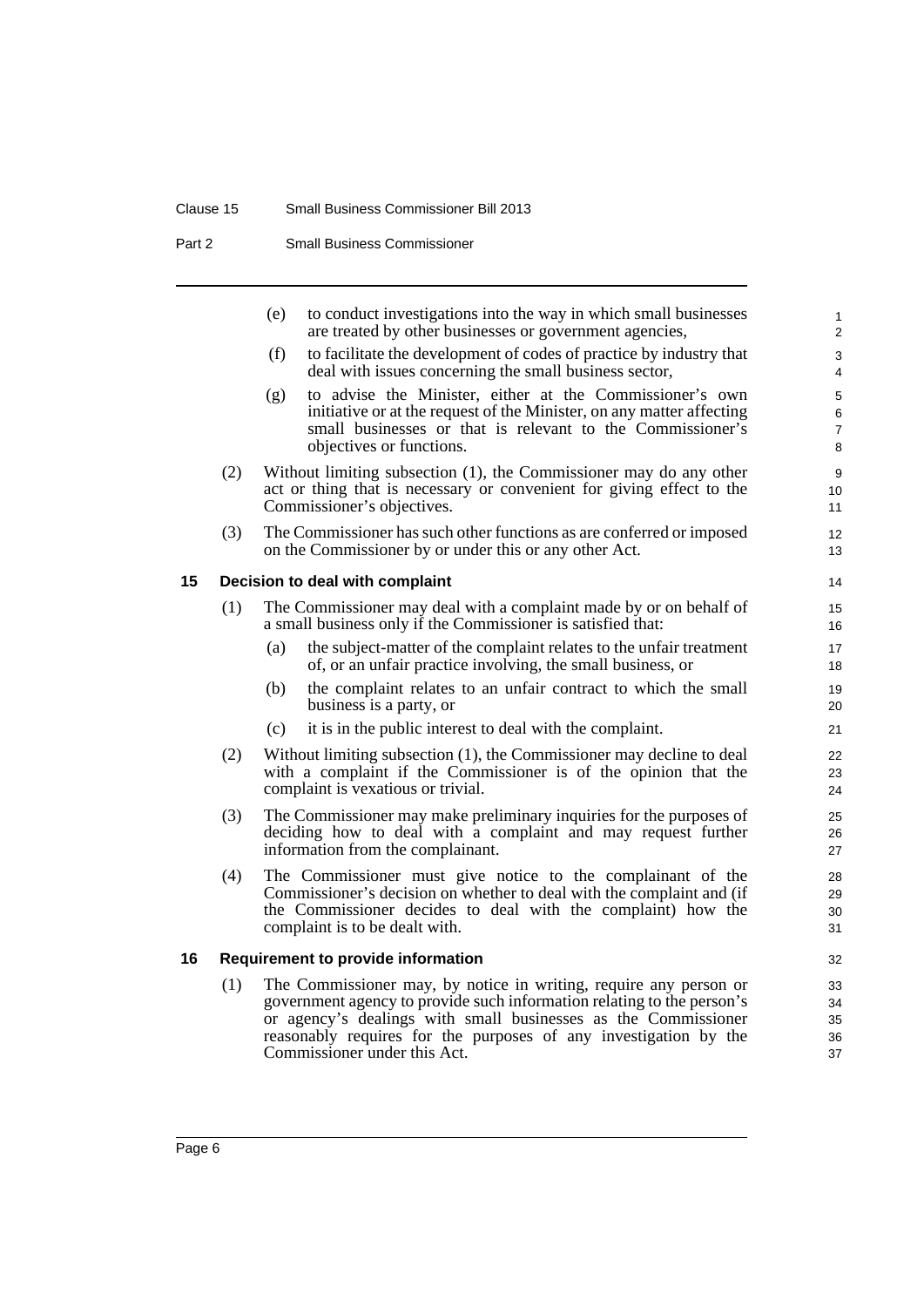| <b>Small Business Commissioner Bill 2013</b> | Clause 17 |
|----------------------------------------------|-----------|
| <b>Small Business Commissioner</b>           | Part 2    |

- (2) Any such notice may specify the time within which the information is required to be provided.
- (3) A requirement under this section to provide information relating to a person's or agency's dealings with small businesses may include a requirement to answer questions relating to those dealings.
- (4) A government agency is not required to provide any information under this section if there is an overriding public interest against the disclosure of the information for the purposes of the *Government Information (Public Access) Act 2009* or if access to the information would otherwise be denied under that Act.

## <span id="page-8-0"></span>**17 Alternative dispute resolution required before proceedings can be taken**

- (1) If an application is made to the Commissioner for assistance in resolving a complaint or other dispute involving a small business and the Commissioner decides to deal with the complaint or dispute, the matter to which the complaint relates or the dispute may not be the subject of any proceedings before any court unless and until the Commissioner has certified in writing that alternative dispute resolution services provided by the Commissioner under this Act have failed to resolve the matter or dispute.
- (2) The Commissioner is to certify that alternative dispute resolution services have failed to resolve a complaint or other dispute involving a small business if the Commissioner is satisfied that any one or more of the parties involved in the matter or dispute has refused to take part in, or has withdrawn from, alternative dispute resolution services provided by the Commissioner.
- (3) This section does not apply to or in respect of the following:
	- (a) proceedings before a court for an order in the nature of an injunction,
	- (b) proceedings for an offence,
	- (c) proceedings in relation to an industrial matter before the Industrial Relations Commission,
	- (d) a retail tenancy dispute within the meaning of the *Retail Leases Act 1994*.
- (4) This section does not operate to affect the validity of any decision made by a court.

### <span id="page-8-1"></span>**18 Commissioner may certify outcome of dispute resolution assistance**

(1) The Commissioner may certify in writing the outcome of any application made to the Commissioner for assistance in resolving a complaint or other dispute involving a small business.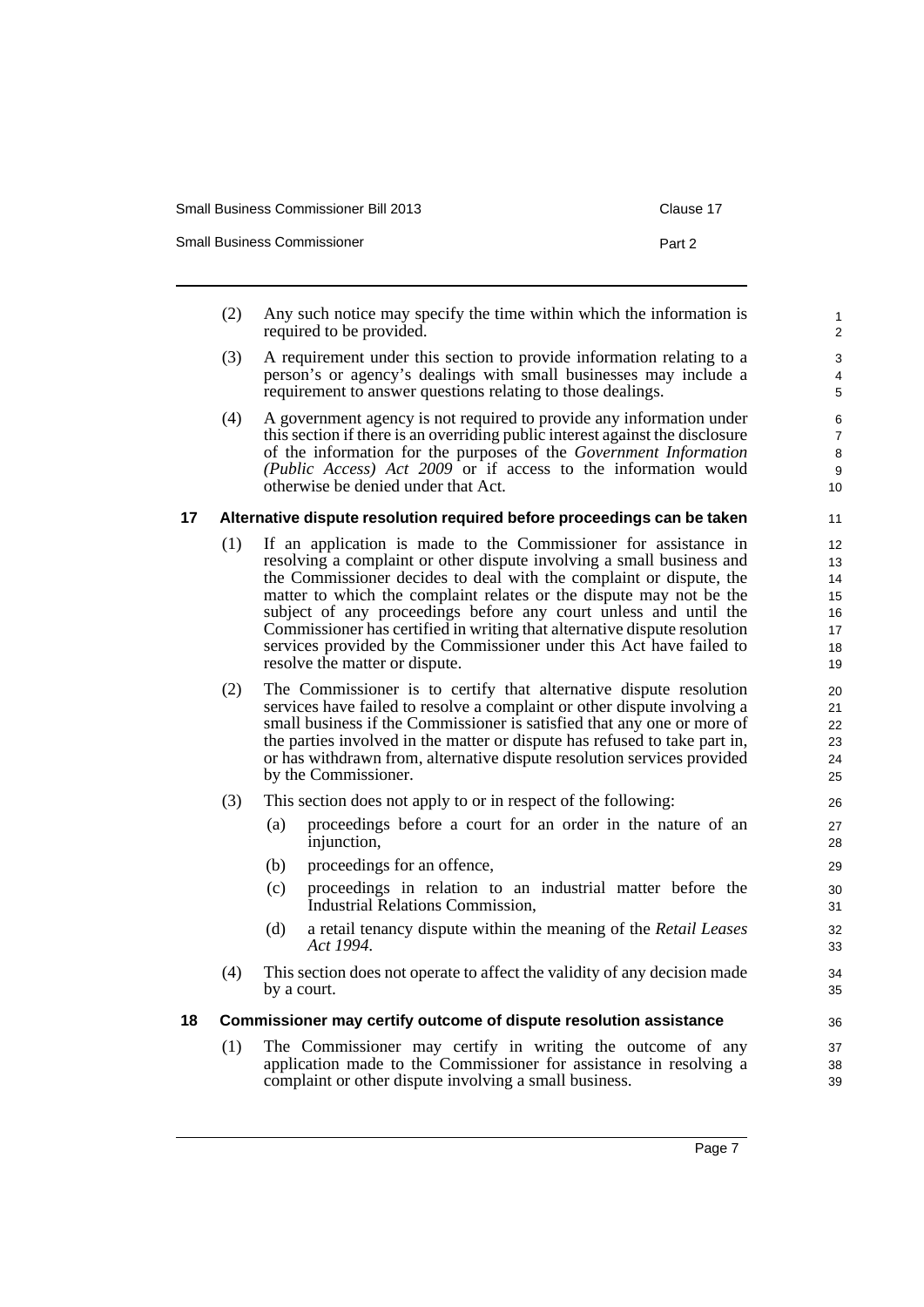#### Clause 19 Small Business Commissioner Bill 2013

Part 2 Small Business Commissioner

(2) Any such certificate is admissible as evidence in any civil proceedings of the outcome of the application.

- (3) Any statement or admission made in connection with any alternative dispute resolution services provided by the Commissioner under this Act is not admissible in any legal proceedings.
- (4) A reference in this section:
	- (a) to a complaint or other dispute involving a small business does not include a reference to a retail tenancy dispute within the meaning of the *Retail Leases Act 1994*, or
	- (b) to the outcome of an application for assistance in resolving a complaint or other dispute involving a small business is a reference to whether or not the application was resolved and to whether any agreement was reached by the parties.

#### <span id="page-9-0"></span>**19 Referral of certain findings**

The Commissioner may refer to the Director-General of the Department of Finance and Services any finding by the Commissioner that a person or body has persistently engaged in anti-competitive practices that are in contravention of any law and that adversely affect the small business sector.

## <span id="page-9-1"></span>**20 Exchange of information**

- (1) The Commissioner may enter into an arrangement (an *information sharing arrangement*) with a relevant agency for the purposes of sharing or exchanging any information that is held by the Commissioner or the agency.
- (2) The information to which an information sharing arrangement may relate is limited to information that assists in the exercise of the functions of the Commissioner or of the relevant agency concerned.
- (3) Under an information sharing arrangement, the Commissioner and the relevant agency are, despite any other Act or law, authorised:
	- (a) to request and receive information that is held by the other party to the arrangement, and
	- (b) to disclose that information to the other party.
- (4) In this section:
	- *relevant agency* means any of the following:
	- (a) a government agency,
	- (b) the holder of a statutory office,
	- (c) any other person or body prescribed by the regulations.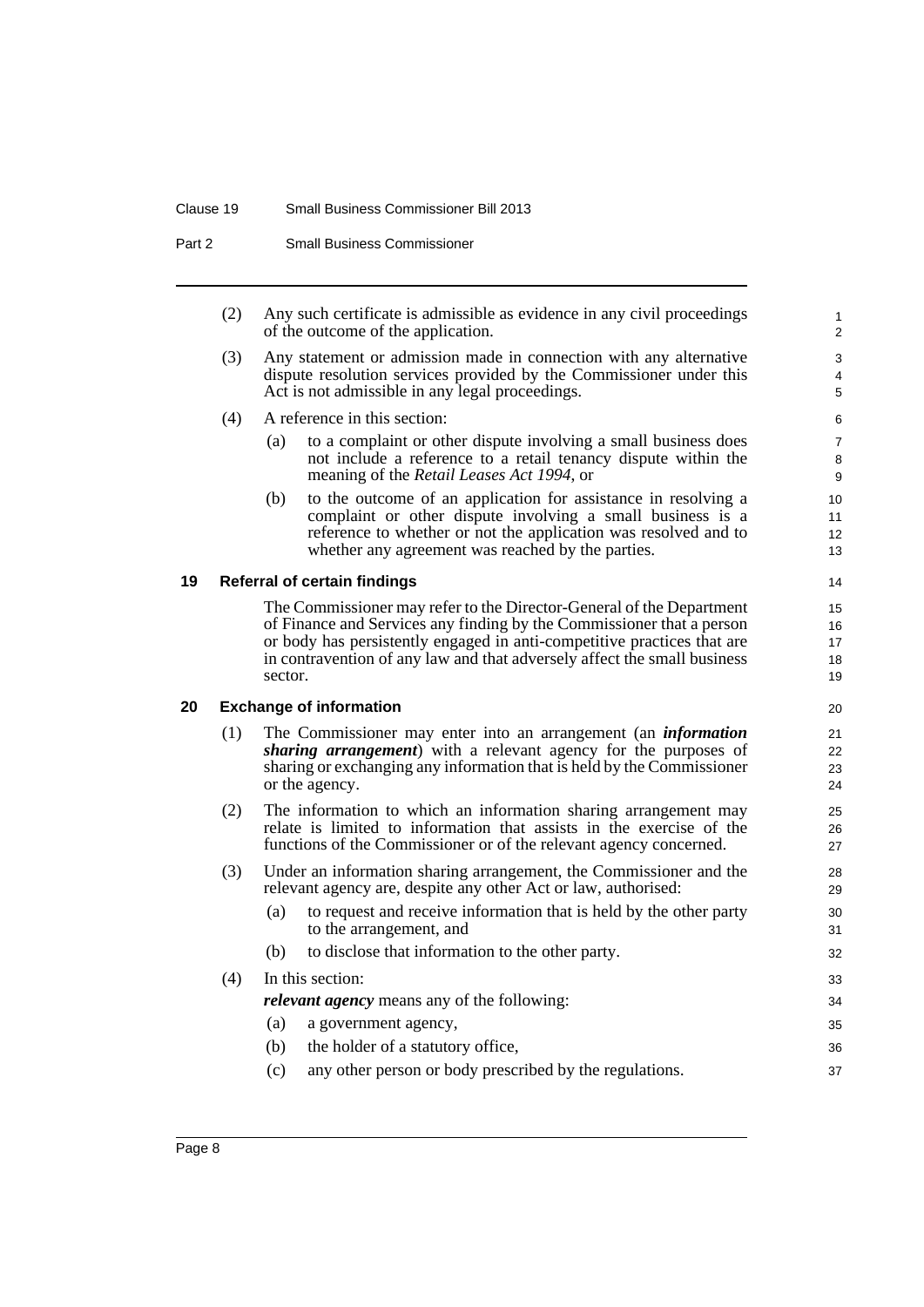| <b>Small Business Commissioner Bill 2013</b> | Clause 21 |
|----------------------------------------------|-----------|
| <b>Small Business Commissioner</b>           | Part 2    |

<span id="page-10-5"></span><span id="page-10-4"></span><span id="page-10-3"></span><span id="page-10-2"></span><span id="page-10-1"></span><span id="page-10-0"></span>

| 21 |                   |                                      | <b>General procedures of Commissioner</b>                                                                                                                                                                                                                                                       | 1                    |
|----|-------------------|--------------------------------------|-------------------------------------------------------------------------------------------------------------------------------------------------------------------------------------------------------------------------------------------------------------------------------------------------|----------------------|
|    |                   | The Commissioner:                    |                                                                                                                                                                                                                                                                                                 | $\overline{c}$       |
|    |                   | (a)                                  | is to act in an informal manner (including by avoiding conducting<br>formal hearings) as far as possible, and                                                                                                                                                                                   | 3<br>4               |
|    |                   | (b)                                  | is to act according to the substantial merits of the case without<br>undue regard to technicalities, and                                                                                                                                                                                        | 5<br>6               |
|    |                   | (c)                                  | may determine the procedures to be followed in exercising the<br>Commissioner's functions under this Act, including the<br>procedures to be followed in any investigation conducted by the<br>Commissioner.                                                                                     | 7<br>8<br>9<br>10    |
| 22 |                   | <b>Expert assistance</b>             |                                                                                                                                                                                                                                                                                                 | 11                   |
|    |                   |                                      | For the purposes of the exercise of any of the Commissioner's<br>functions, the Commissioner may engage the services of any person for<br>the purpose of getting expert assistance.                                                                                                             | 12<br>13<br>14       |
| 23 | <b>Delegation</b> |                                      |                                                                                                                                                                                                                                                                                                 | 15                   |
|    |                   |                                      | The Commissioner may delegate the exercise of any function of the<br>Commissioner (other than this power of delegation) to:                                                                                                                                                                     | 16<br>17             |
|    |                   | (a)                                  | any member of staff of the Commissioner, or                                                                                                                                                                                                                                                     | 18                   |
|    |                   | (b)                                  | any person, or any class of persons, authorised for the purposes<br>of this section by the regulations.                                                                                                                                                                                         | 19<br>20             |
|    | <b>Division 3</b> |                                      | <b>Reports by Commissioner</b>                                                                                                                                                                                                                                                                  | 21                   |
| 24 |                   |                                      | Annual report to Parliament on Commissioner's work and activities                                                                                                                                                                                                                               | 22                   |
|    |                   |                                      | The Commissioner is, as soon as practicable after 31 December in each<br>year, required to prepare a report on the Commissioner's work and<br>activities for the 12 months ending on that 31 December and provide a<br>copy of the report to the Presiding Officer of each House of Parliament. | 23<br>24<br>25<br>26 |
| 25 |                   | <b>Special reports to Parliament</b> |                                                                                                                                                                                                                                                                                                 | 27                   |
|    | (1)               |                                      | The Commissioner may, at any time, make a special report on any<br>matter relating to the functions of the Commissioner and provide a copy<br>of the report to the Presiding Officer of each House of Parliament.                                                                               | 28<br>29<br>30       |
|    | (2)               |                                      | A report under this section may, without limitation, include<br>recommendations in relation to such matters as the Commissioner<br>considers relevant to the small business sector.                                                                                                             | 31<br>32<br>33       |
|    | (3)               |                                      | The Commissioner may include in a report under this section a<br>recommendation that the report be made public immediately.                                                                                                                                                                     | 34<br>35             |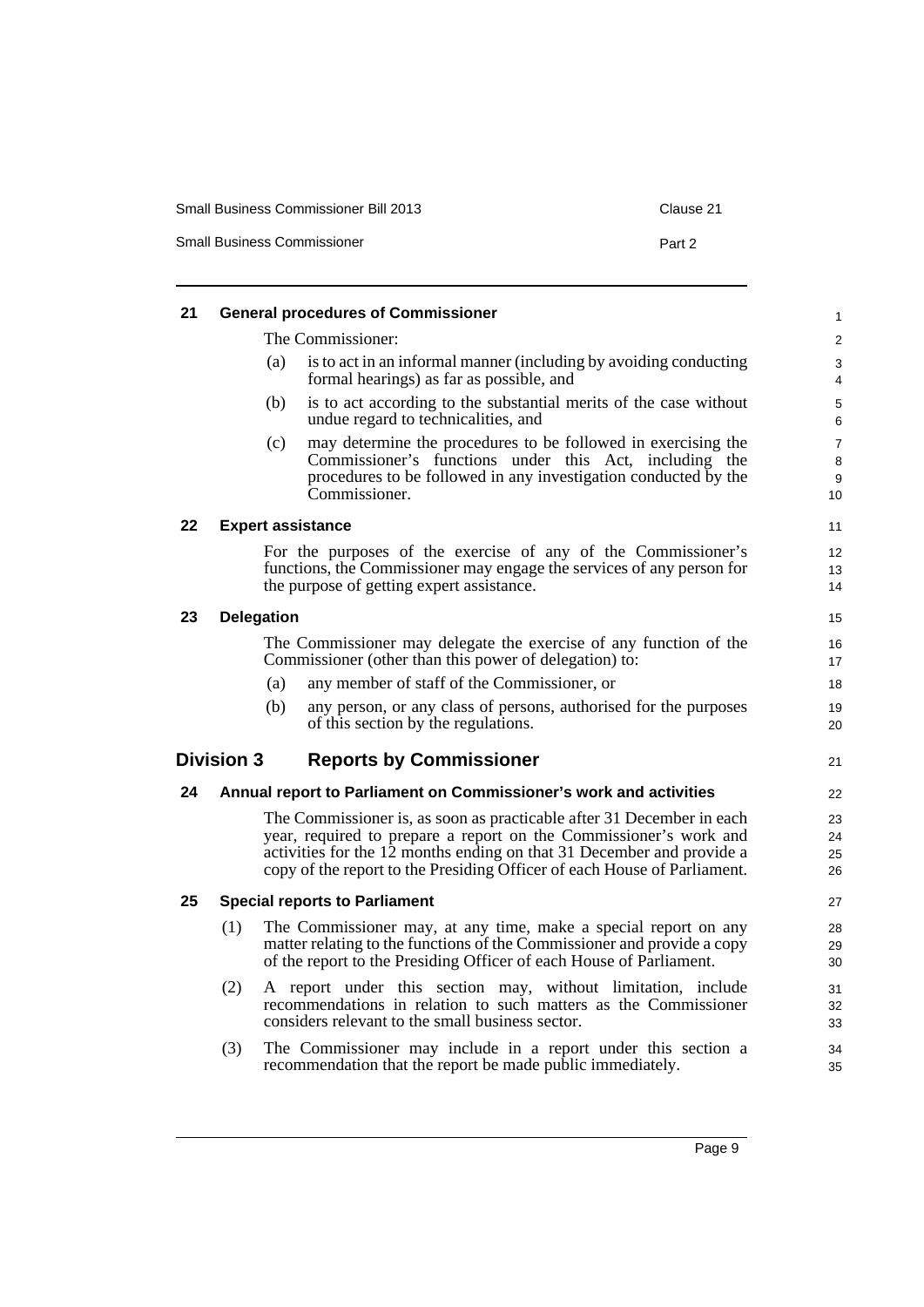#### Clause 26 Small Business Commissioner Bill 2013

Part 2 Small Business Commissioner

#### <span id="page-11-0"></span>**26 Furnishing of draft reports to Minister and others**

- (1) The Commissioner must:
	- (a) provide the Minister with a draft of each report that is to be provided to the Presiding Officers under this Division, and

- (b) give the Minister a reasonable opportunity to make submissions, either orally or in writing, in relation to the draft report.
- (2) The Commissioner must not make a report to the Presiding Officers under this Division that contains any matter that is, either expressly or impliedly, critical of a government agency or any person unless the Commissioner has given the agency or person concerned the opportunity to make submissions, either orally or in writing, in relation to the matter.
- (3) The Commissioner is not required to amend a report in light of any submissions made by the Minister, a government agency or other person but must, before finalising a report, consider any such submissions before the report is provided to the Presiding Officers.
- (4) If a report contains matter that is critical of a government agency or person and the agency or person concerned has made objections in relation to that matter, the report must indicate that any such objection has been made.

#### <span id="page-11-1"></span>**27 Provisions relating to reports to Parliament**

- (1) A copy of a report provided to the Presiding Officer of a House of Parliament under this Division must be laid before that House on the next sitting day of that House after it is received by the Presiding Officer.
- (2) If a report includes a recommendation by the Commissioner that the report be made public immediately, the Presiding Officer of a House of Parliament may make it public whether or not that House is in session and whether or not the report has been laid before that House.
- (3) A report that is made public by the Presiding Officer of a House of Parliament before it is laid before that House attracts the same privileges and immunities as it would if it had been laid before that House.
- (4) A Presiding Officer need not inquire whether all or any conditions precedent have been satisfied as regards a report purporting to have been made or furnished in accordance with this Division.
- (5) In this Division, a reference to a Presiding Officer of a House of Parliament is a reference to the President of the Legislative Council or the Speaker of the Legislative Assembly. If there is a vacancy in the office of President, the reference to the President is taken to be a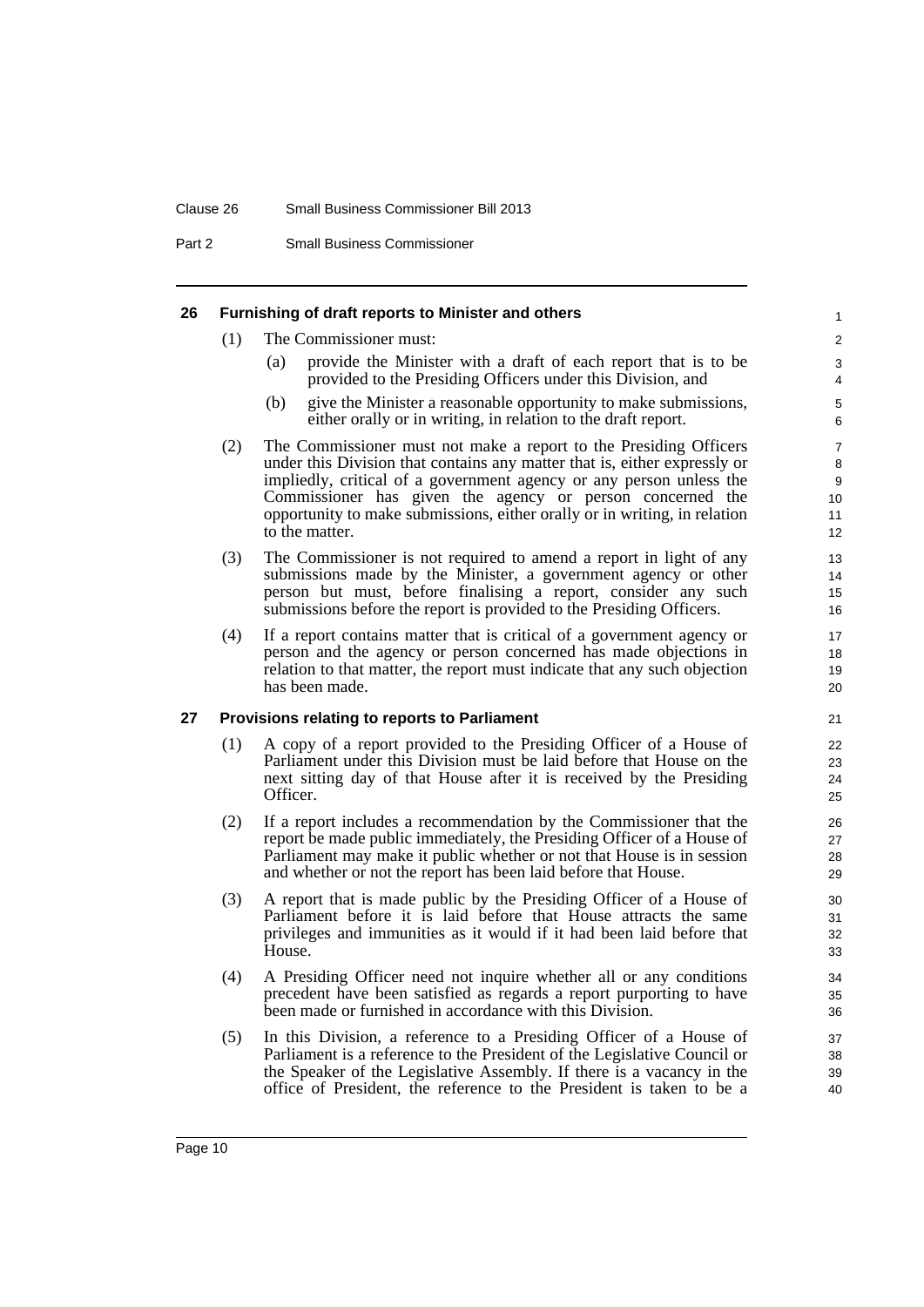| Small Business Commissioner Bill 2013 | Clause 27 |
|---------------------------------------|-----------|
| <b>Small Business Commissioner</b>    | Part 2    |
|                                       |           |

reference to the Clerk of the Legislative Council and, if there is a vacancy in the office of Speaker, the reference to the Speaker is taken to be a reference to the Clerk of the Legislative Assembly.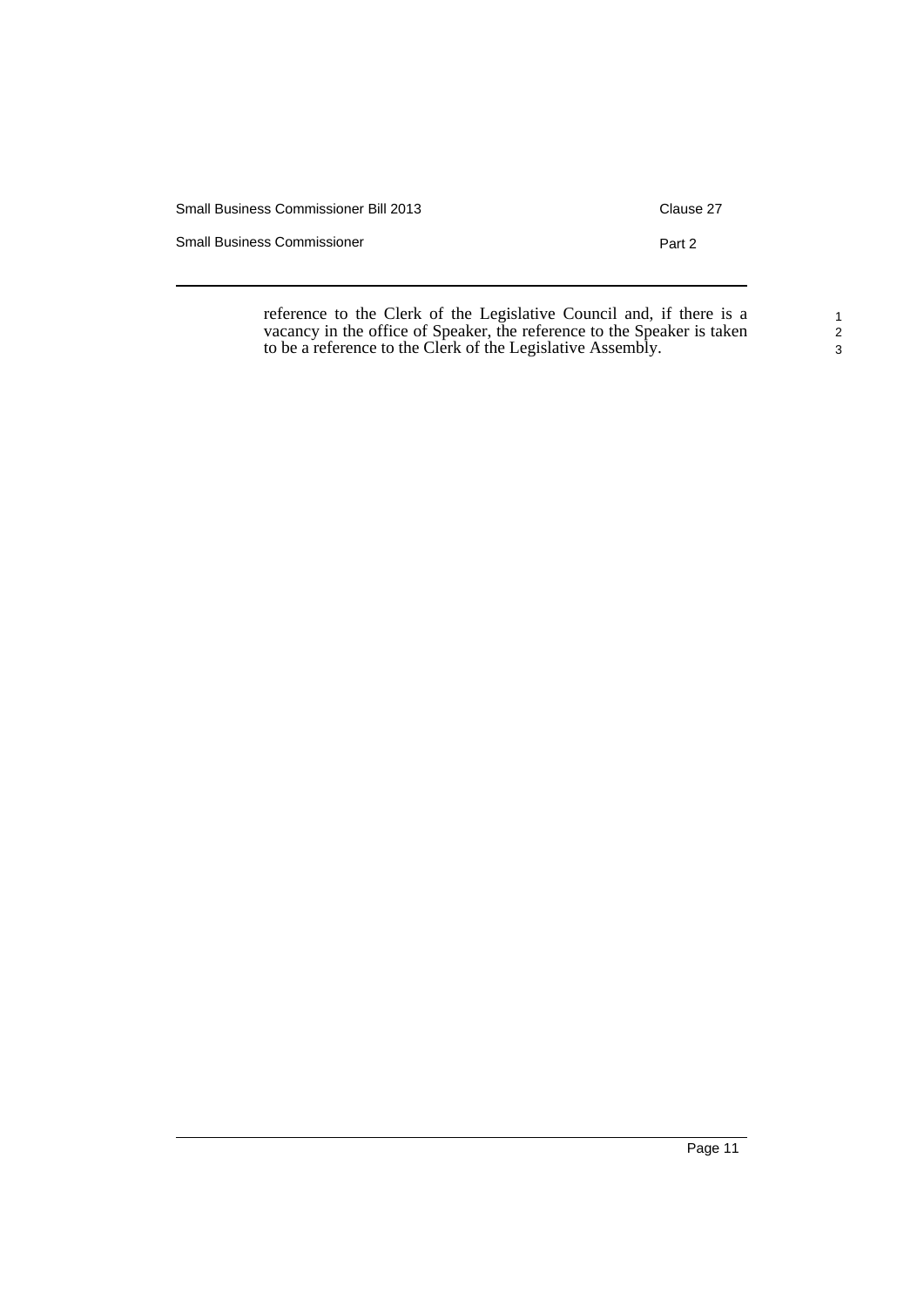#### Clause 28 Small Business Commissioner Bill 2013

Part 3 Miscellaneous

# <span id="page-13-4"></span><span id="page-13-3"></span><span id="page-13-2"></span><span id="page-13-1"></span><span id="page-13-0"></span>**Part 3 Miscellaneous 28 Act to bind Crown** This Act binds the Crown in right of New South Wales and, in so far as the legislative power of the Parliament of New South Wales permits, the Crown in all its other capacities. **29 Injunctions relating to investigations by Commissioner** (1) The Supreme Court may, on application by the Commissioner, grant an injunction in such terms as the Court determines to be appropriate if satisfied that a person has engaged, or is proposing to engage, in conduct that constituted, is constituting, or would constitute interfering with an investigation conducted by the Commissioner. (2) An injunction may be granted under this section as an interim injunction (without an undertaking being required as to damages or costs) or as a permanent injunction. **30 Personal liability of Commissioner and others** A matter or thing done (or omitted to be done) by the Commissioner, a member of staff of the Commissioner or a person acting under the direction of the Commissioner does not, if the matter or thing was done (or omitted to be done) in good faith for the purpose of exercising a function under this or any other Act, subject the Commissioner, the member of staff or the person so acting personally to any action, liability, claim or demand. **31 Regulations** (1) The Governor may make regulations, not inconsistent with this Act, for or with respect to any matter that by this Act is required or permitted to be prescribed or that is necessary or convenient to be prescribed for carrying out or giving effect to this Act. (2) In particular, the regulations may contain provisions of a savings or transitional nature consequent on the enactment of this Act or any Act that amends this Act. (3) Any such provision may, if the regulations so provide, take effect from the date of assent to the Act concerned or a later date. (4) To the extent to which any such provision takes effect from a date that is earlier than the date of its publication on the NSW legislation website, the provision does not operate so as: (a) to affect, in a manner prejudicial to any person (other than the State or an authority of the State), the rights of that person existing before the date of its publication, or

1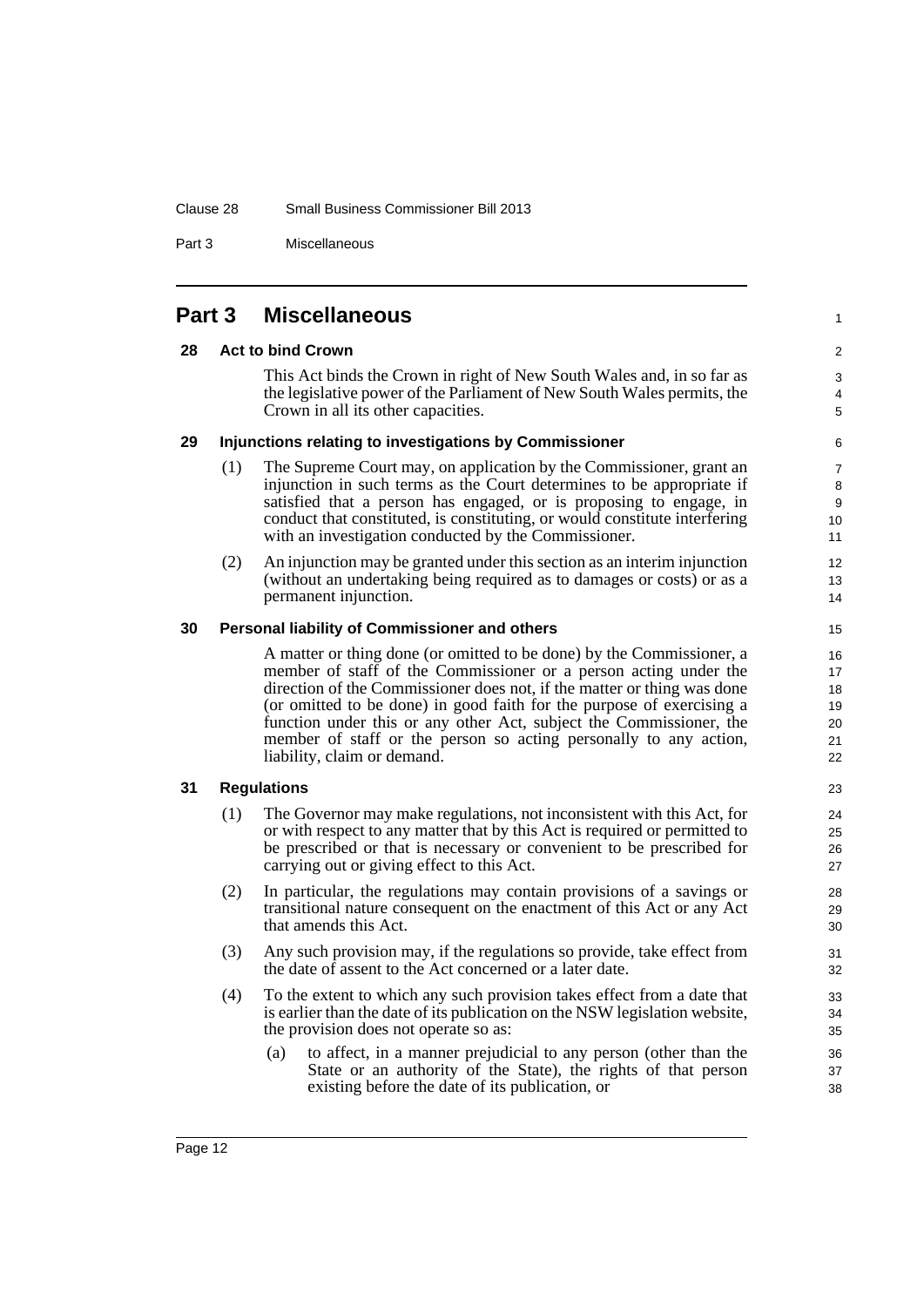Small Business Commissioner Bill 2013 Commissioner Bill 2013

1 2 3

4 5

| <b>Miscellaneous</b> | Part 3                                                                                                                                                                              |
|----------------------|-------------------------------------------------------------------------------------------------------------------------------------------------------------------------------------|
| (b)                  | to impose liabilities on any person (other than the State or an<br>authority of the State) in respect of anything done or omitted to<br>be done before the date of its publication. |

# <span id="page-14-0"></span>**32 Repeal of Small Business Development Corporation Act 1984 No 119**

The *Small Business Development Corporation Act 1984* is repealed.

#### <span id="page-14-1"></span>**33 Review of Act**

| (1) | The Minister is to review this Act to determine whether the policy  |  |  |  |  |
|-----|---------------------------------------------------------------------|--|--|--|--|
|     | objectives of the Act remain valid and whether the terms of the Act |  |  |  |  |
|     | remain appropriate for securing those objectives.                   |  |  |  |  |

- (2) The review is to be undertaken as soon as possible after the period of 5 years from the date of assent to this Act.
- (3) A report on the outcome of the review is to be tabled in each House of Parliament within 12 months after the end of the period of 5 years.